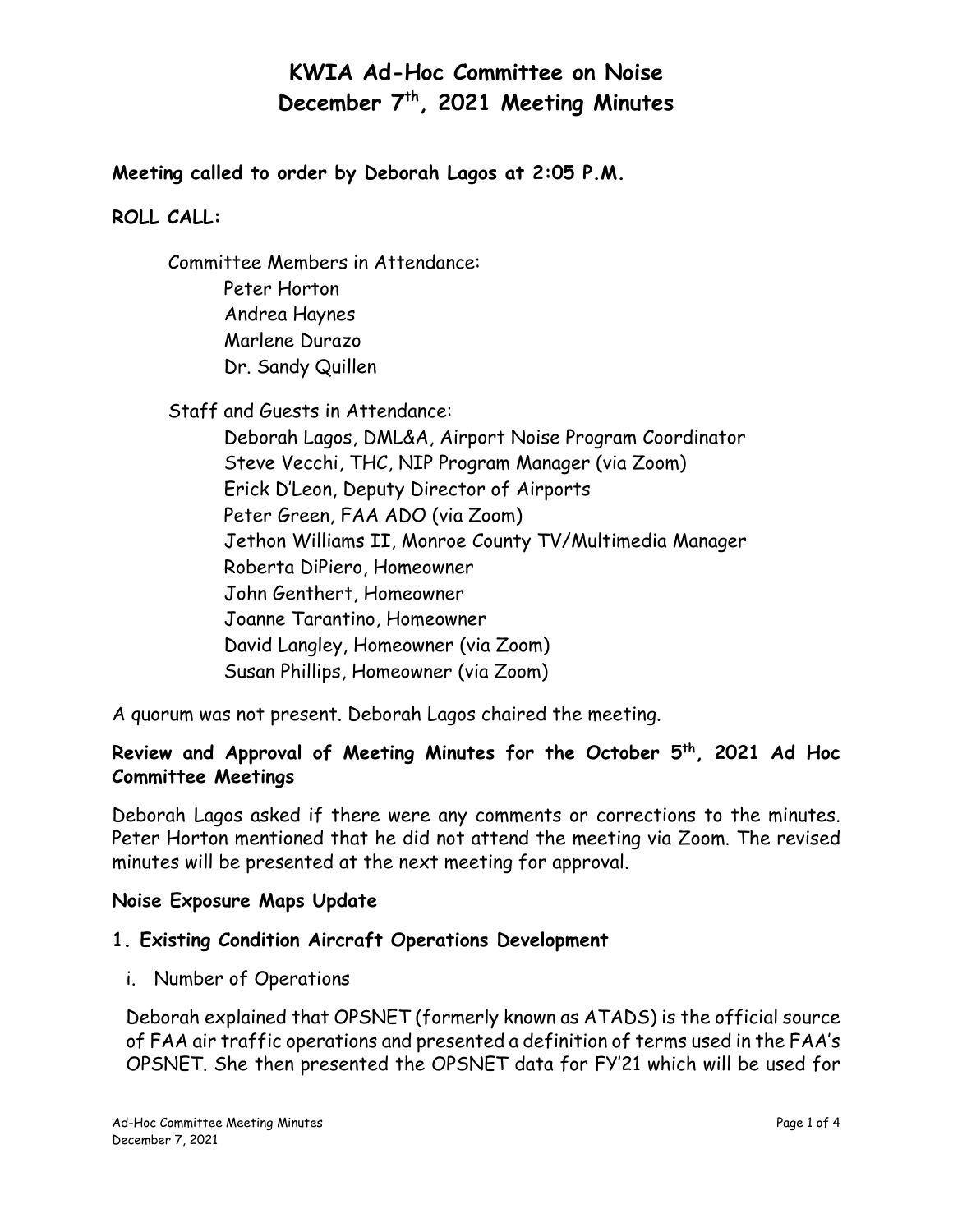the Existing Condition. A total of 64,128 operations were reported by OPSNET for this period. She presented a table comparing the number of operations by category reported by OPSNET and collected by FlightRadar24 (FR24). She explained the use of a "proportionality constant" to scale the FR24 operations to match the OPSNET operations.

Peter Horton questioned why nearly 20,000 operations were missing from the FR24 data. A lengthy discussion ensued regarding the possible reasons for this, what other available data sources might be used to supplement the analysis, and how the proportionality constant was being used to account for the missing operations. Peter expressed concerned that the public will not trust the data being used to develop the contours. Deborah indicated she would go back and take another look at the FR24 data and other available sources of data prior to the next meeting.

ii. Day/Night Split

Based on analysis of the FR24 data from October 1, 2020 through September 30, 2021, Deborah presented a table of the day/night split by departures vs. arrivals and aircraft category. The overall daytime vs. nighttime split for departures was 99% daytime and 1% nighttime. The overall daytime vs. nighttime split for arrivals was 98% daytime and 2% nighttime.

### iii. Runway Utilization

Based on analysis of the FR24 data from October 1, 2020 through September 30, 2021, Deborah presented tables of the daytime vs. nighttime departure and arrival runway utilization by aircraft category. The overall departure utilization was 88% on Runway 09 and 11% on Runway 27. The overall arrival utilization was 86% on Runway 09 and 14% on Runway 27.

iv. Stage Length Distribution

Deborah described how "Stage Length" is used in the AEDT model to represent the flight distance from takeoff to landing and is a proxy for the aircraft weight. Based on analysis of the FR24 data from October 1, 2020 through September 30, 2021, she presented a table showing the distribution operations by stage length by aircraft category.

### v. Use of Back Taxi on Runway 09

Deborah explained the use of the back taxi procedure that provides an additional 274 feet of pavement for takeoff on Runway 09. Based on analysis of the FR24 data from October 1, 2020 through September 30, 2021, Deborah presented a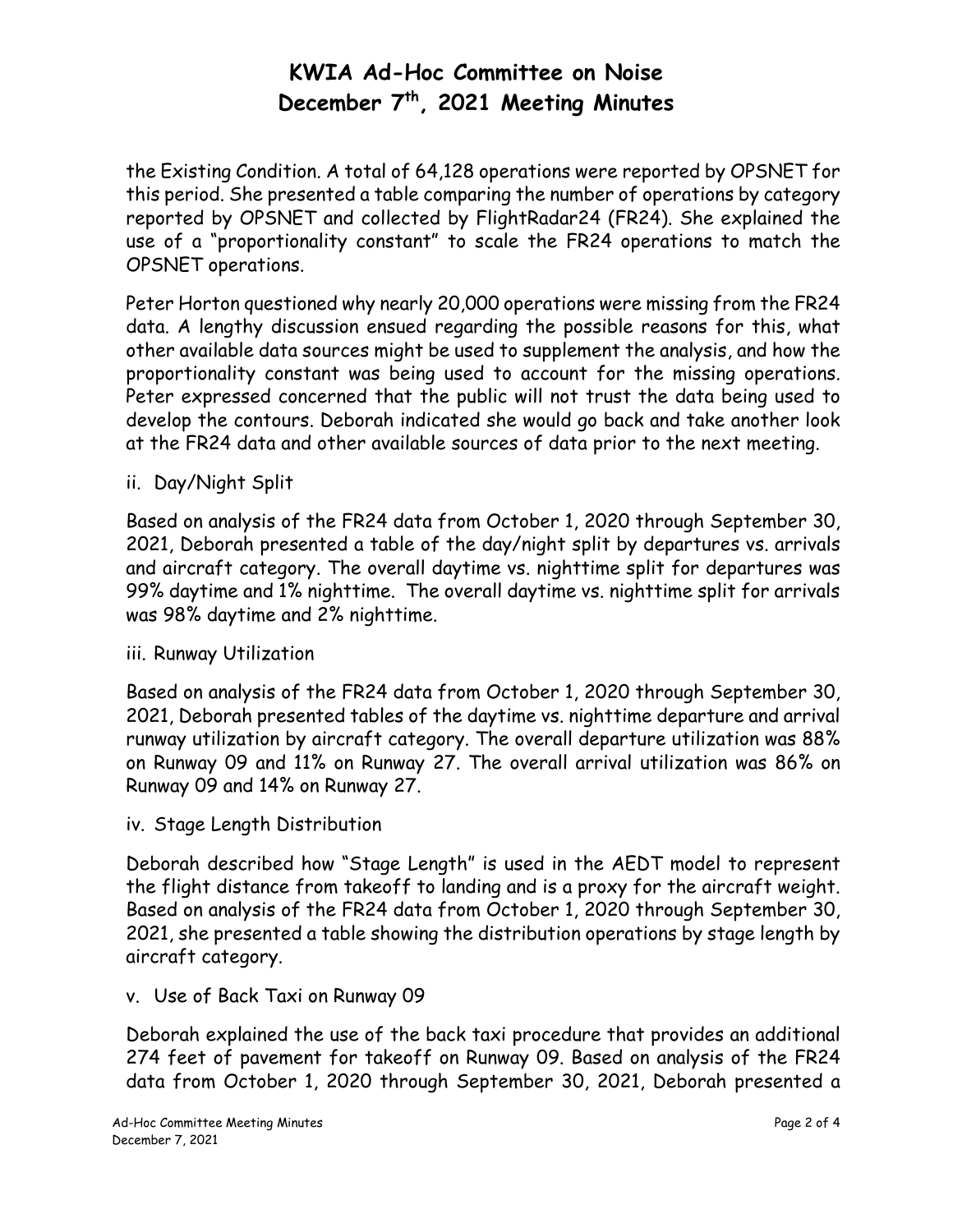table of the use of the back taxi procedure by aircraft category for AC/AT JET, AC/AT PROP, and GA JET.

vi. Use of Standing Takeoff Procedure

Deborah explained the use of the standing takeoff procedure. She explained that the use of this procedure cannot be determined from the FR24 data, so she is conducting field observations this week to observe and document the use of the procedure. She presented a table of preliminary results which indicated the procedure was used by 62% of the AC/AT aircraft. The final results will be presented at the next meeting.

2. Existing Condition Fleet Mix and Flight Track Development

Deborah presented tables of fleet mix (including the number of operations for each aircraft type in the fleet mix) and graphics of flight tracks by category.

3. 2,000-ft Hold Down Procedure

Deborah explained the screening analysis that was conducted to determine how often EYW departures on Runway 09 were held down to avoid traffic from NAS KW. FR24 flight trajectory data from October 1, 2020 through September 30, 2021 was plotted for the most frequently used commercial aircraft types and compared to the standard departure profiles from AEDT. The analysis revealed that the hold down occurred between 9% and 15% of the time. The FAA concurred that custom departure profiles did not need to be developed to model this procedure.

4. Progress and Future Tasks

Deborah presented the current timeline for completion of the NEM Update, and highlighted opportunities for public input and opportunities for the public to review and provide comments on draft document sections. Preliminary noise contours are scheduled for presentation at the next meeting.

5. Public Participation

Finally, Deborah reviewed the public participation requirements that the airport operator must afford interested persons adequate opportunity to submit their views, data, and comments concerning the correctness and adequacy of the draft Noise Exposure Map and descriptions of forecast aircraft operations She emphasized the importance of the public's input since the FAA would be monitoring the level of public participation in the process.